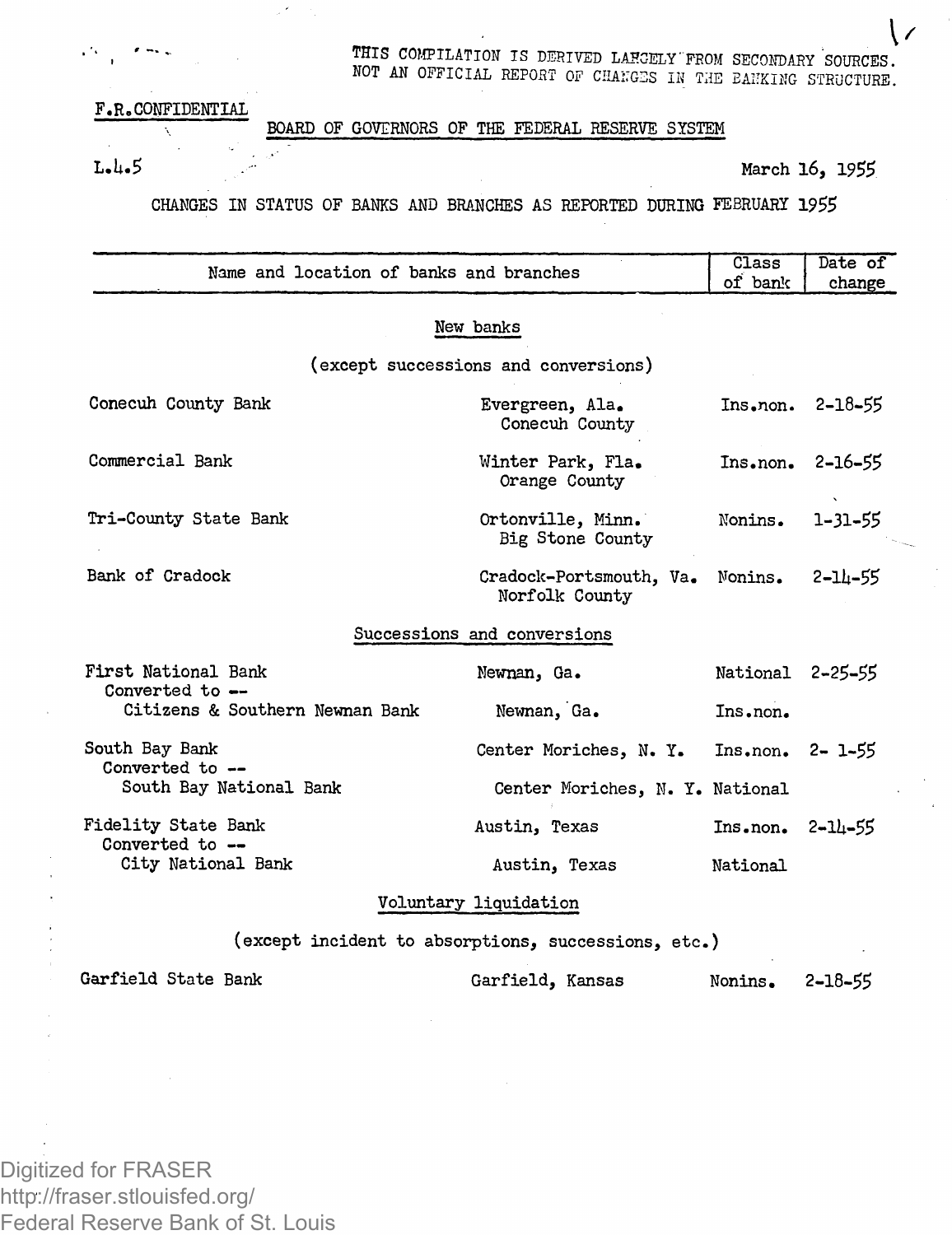| Name and location of banks and branches                                                           |                                      | <b>Class</b><br>of bank      | Date of<br>change   |  |  |
|---------------------------------------------------------------------------------------------------|--------------------------------------|------------------------------|---------------------|--|--|
| Consolidations, absorptions, etc.                                                                 |                                      |                              |                     |  |  |
| White Mountain Bank<br>Absorbed by --                                                             | McNary, Ariz.                        |                              | $Ins• non. 2-28-55$ |  |  |
| First National Bank of Arizona                                                                    | Phoenix, Ariz.                       | National                     |                     |  |  |
| Oilfields National Bank<br>Absorbed by --                                                         | Brea, Calif.                         | National 2-7-55              |                     |  |  |
| California Bank                                                                                   | Los Angeles, Calif.                  | Member                       |                     |  |  |
| Suburban Bank<br>Absorbed by $-$                                                                  | Fair Oaks, Calif.                    | $Insnon.$ 2-28-55            |                     |  |  |
| Anglo California National Bank                                                                    | San Francisco, Calif.                | National                     |                     |  |  |
| Industrial Trust Co.<br>Wilmington Trust Co.                                                      | Wilmington, Del.<br>Wilmington, Del. | Member<br>Member             | $2 - 1 - 55$        |  |  |
| Merged under charter and title of --<br>Wilmington Trust Co.                                      | Wilmington, Del.                     | Member                       |                     |  |  |
| Second National Bank<br>Absorbed by --                                                            | Boston, Mass.                        | National 2-21-55             |                     |  |  |
| State Street Trust Co.<br>(See also, Changes in name or<br>location of banks.)                    | Boston, Mass.                        | Member                       |                     |  |  |
| Philmont National Bank<br>Absorbed by --                                                          | Philmont, N. Y.                      | National 2-14-55             |                     |  |  |
| Farmers National Bank                                                                             | Hudson, N.Y.                         | National                     |                     |  |  |
| Lehigh National Bank<br>National Bank of Catasauqua<br>Consolidated under charter and title of -- | Catasauqua, Pa.<br>Catasauqua, Pa.   | National 2-21-55<br>National |                     |  |  |
| National Bank of Catasaugua                                                                       | Catasauqua, Pa.                      | National                     |                     |  |  |
| First National Bank<br>Absorbed by --                                                             | Natrona, Pa.                         | National 2-14-55             |                     |  |  |
| Peoples First National Bank &<br>Trust Co.                                                        | Pittsburgh, Pa.                      | National                     |                     |  |  |
| C. E. Bingham & Co. State Bank<br>Absorbed by --                                                  | Sedro Woolley, Wash.                 | $Ins•non. 2-28-55$           |                     |  |  |
| Seattle-First National Bank                                                                       | Seattle, Wash.                       | National                     |                     |  |  |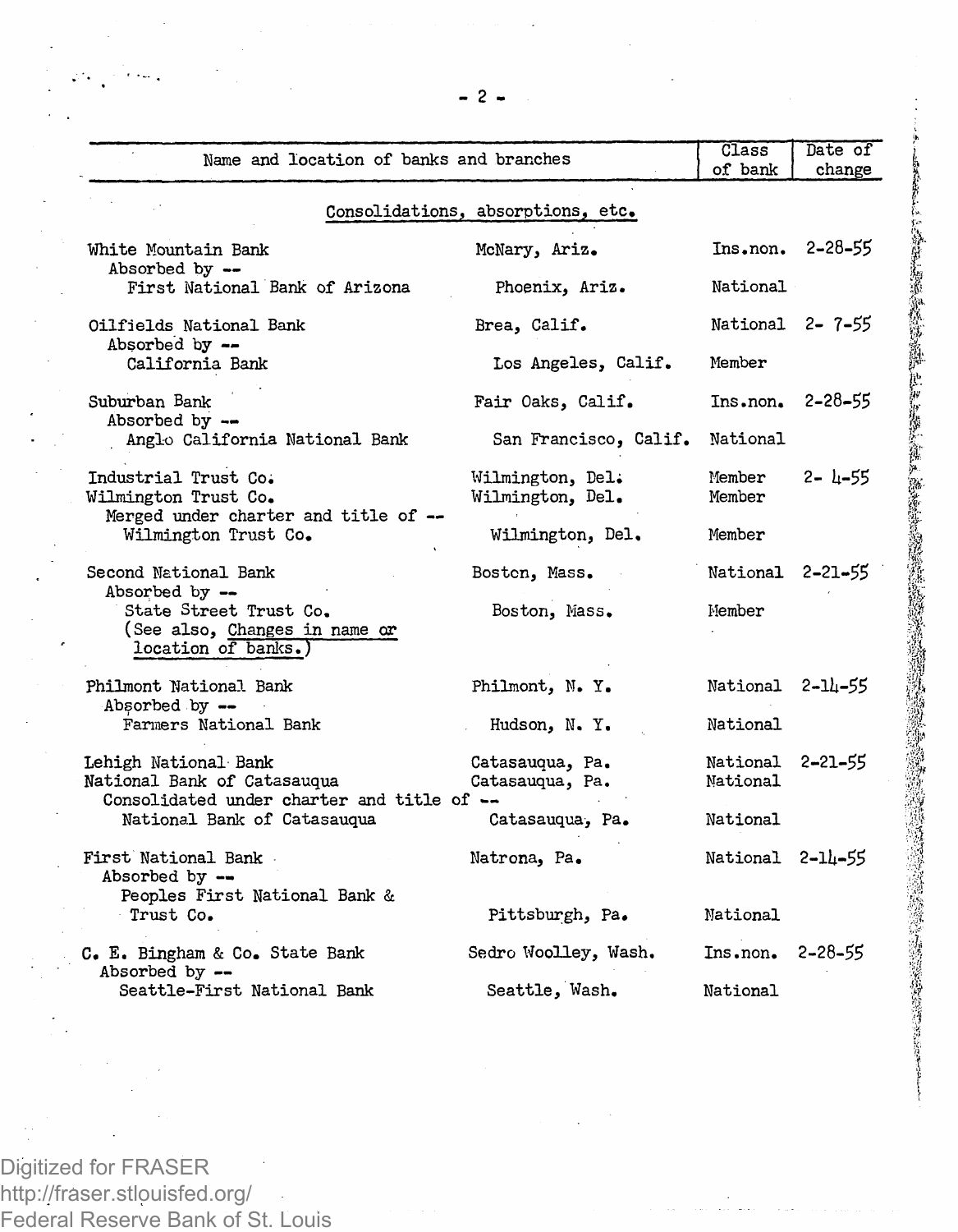| Name and location of banks and branches                                                      |                                      | Class                         | Date of       |
|----------------------------------------------------------------------------------------------|--------------------------------------|-------------------------------|---------------|
|                                                                                              |                                      | of bank                       | change        |
|                                                                                              | Changes in name or location of banks |                               |               |
| Barnett Bank<br>Name changed to --<br>Avon Citrus Bank                                       | Avon Park, Fla.                      | Ins.non.                      | $2 - 21 - 55$ |
| State Street Trust Co.<br>Name changed to --<br>Second Bank-State Street Trust Co.           | Boston, Mass.                        | Member                        | $2 - 21 - 55$ |
| Peoples Savings Bank<br>Name changed to --<br>Peoples Bank                                   | Grand Haven, Mich.                   | Member                        | 2-10-55       |
| Tootle-Lacy National Bank<br>Name changed to --<br>Tootle National Bank                      | St. Joseph, Mo.                      | National 2-1-55               |               |
| Montana National Bank<br>Name changed to --<br>First National Bank                           | Havre, Mont.                         | National 2- 4-55              |               |
| Tradesmens Land Title Bank & Trust Co.<br>Name changed to $-$<br>Tradesmens Bank & Trust Co. | Philadelphia, Pa.                    | Member                        | $2 - 18 - 55$ |
| Trinity State Bank<br>Name changed to --<br>Bank of Commerce                                 | Fort Worth, Texas                    | $Ins• non. 2 - 8 - 55$        |               |
| Citizens State Bank<br>Name changed to --<br>Northside State Bank                            | San Antonio, Texas                   | $Ins• non. 2-\frac{1}{11}–55$ |               |
| First-Fond du Lac National Bank<br>Name changed to --<br>First National Bank                 | Fond du Lac, Wis.                    | National 2-1-55               |               |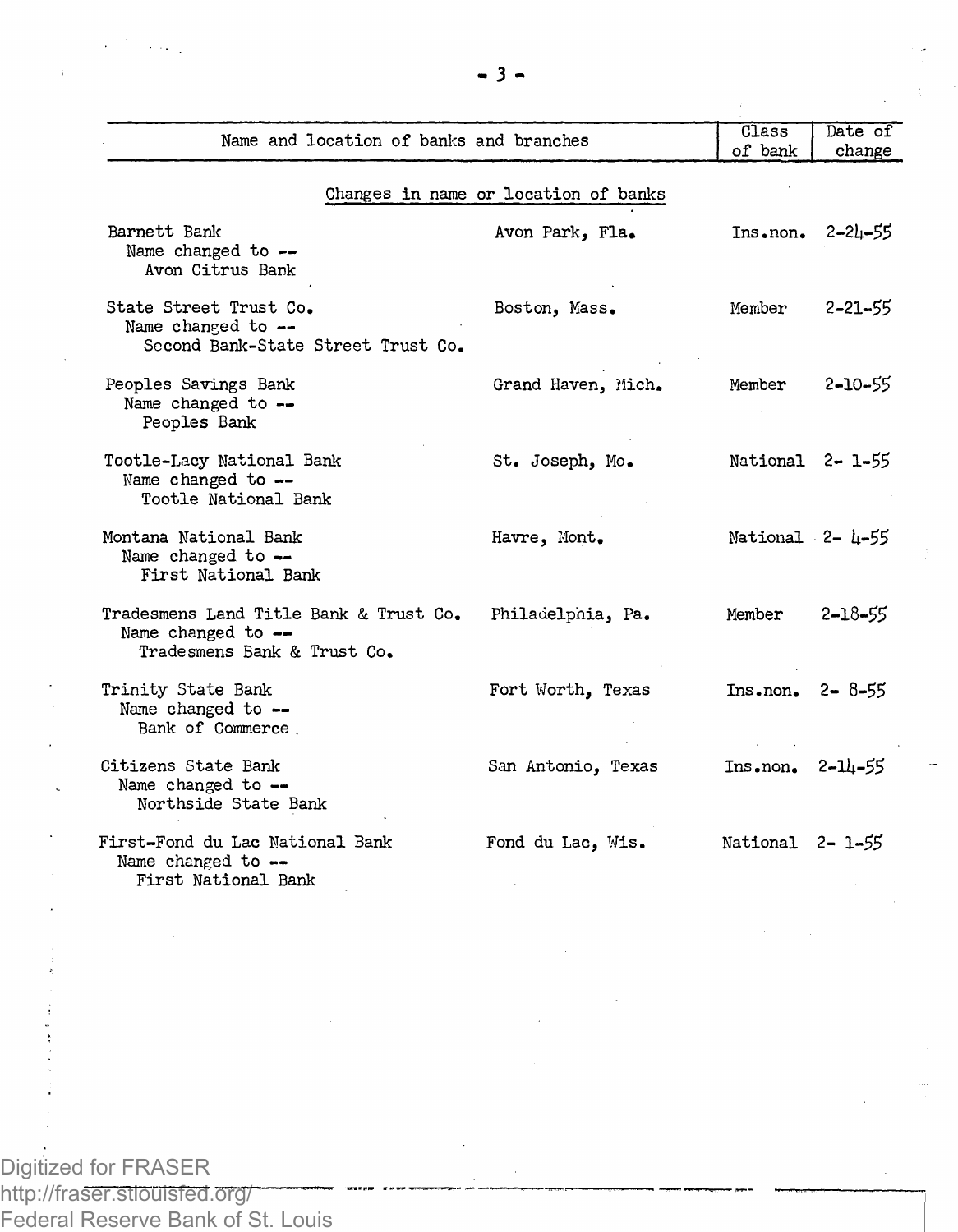| Name and location of banks and branches                                                |                                                                                          | Class    | Date of       |
|----------------------------------------------------------------------------------------|------------------------------------------------------------------------------------------|----------|---------------|
|                                                                                        |                                                                                          | of bank  | change        |
|                                                                                        | Branches established de novol/                                                           |          |               |
| (Includes branches at military and other Government establishments)                    |                                                                                          |          |               |
| First National Bank of Arizona<br>Scottsdale Branch                                    | Phoenix, Ariz.<br>Scottsdale, Ariz.<br>Maricopa County                                   | National | $2 - 21 - 55$ |
| Bank of Encino<br>Granada Hills Office<br>17815 Chatsworth St.                         | Los Angeles, Calif.<br>Los Angeles, Calif.<br>Los Angeles County<br>(P.O. Granada Hills) | Member   | $2 - 7 - 55$  |
| California Bank<br>Wilshire-Shatto Office<br>3143 Wilshire Boulevard                   | Los Angeles, Calif.<br>Los Angeles, Calif.<br>Los Angeles County                         | Member   | $2 - 28 - 55$ |
| Anglo California National Bank<br>Contract Department Eureka Branch<br>311 E Street    | San Francisco, Calif.<br>Eureka, Calif.<br>Humboldt Countv                               | National | 1-31-55       |
| Bank of America, N.T. & S.A.<br>Sepulveda-Jefferson Branch<br>5565 Sepulveda Boulevard | San Francisco, Calif.<br>Culver City, Calif.<br>Los Angeles County                       | National | $2 - 28 - 55$ |
| Laundale Branch<br>16719 Hawthorne Boulevard                                           | Lawndale, Calif.<br>Los Angeles County                                                   |          | 2-14-55       |
| Freeport-Wentworth Branch<br>4740 Freeport Boulevard                                   | Sacramento, Calif.<br>Sacramento County                                                  |          | $2 - 28 - 55$ |

1/ .Beginning with this issue, the section of this statement formerly headed ~~ Branches established will be shown in two parts: (1) Branches established de novo and (2) Banks converted into branches. Where a branch is established in the former location of a financial institution not considered a bank in the Board's published banking statistics, and where a branch is established in the former location of the head office when the head office has been moved to a location where banking services were not previously performed, such branches will continue to be classified as "de novo". Any branch established after consolidation, absorption, etc., whether established in the former location of the discontinued bank, or in the former location of the head office of the continuing bank when the head office has been moved to the former location of a discontinued bank will be classified as a conversion of a bank into a branch. Heretofore, a branch established in the former location of the continuing bank after such a move has been classified as <sup>11</sup> de novo". As a result of this changed pro-cedure, branch statistics, beginning with 1955, will be inconsistent with prior years to the extent that such cases have been classified as de novoin prior years (6 in 1954,  $\mu$  in 1953, and 3 in the preceding eight years).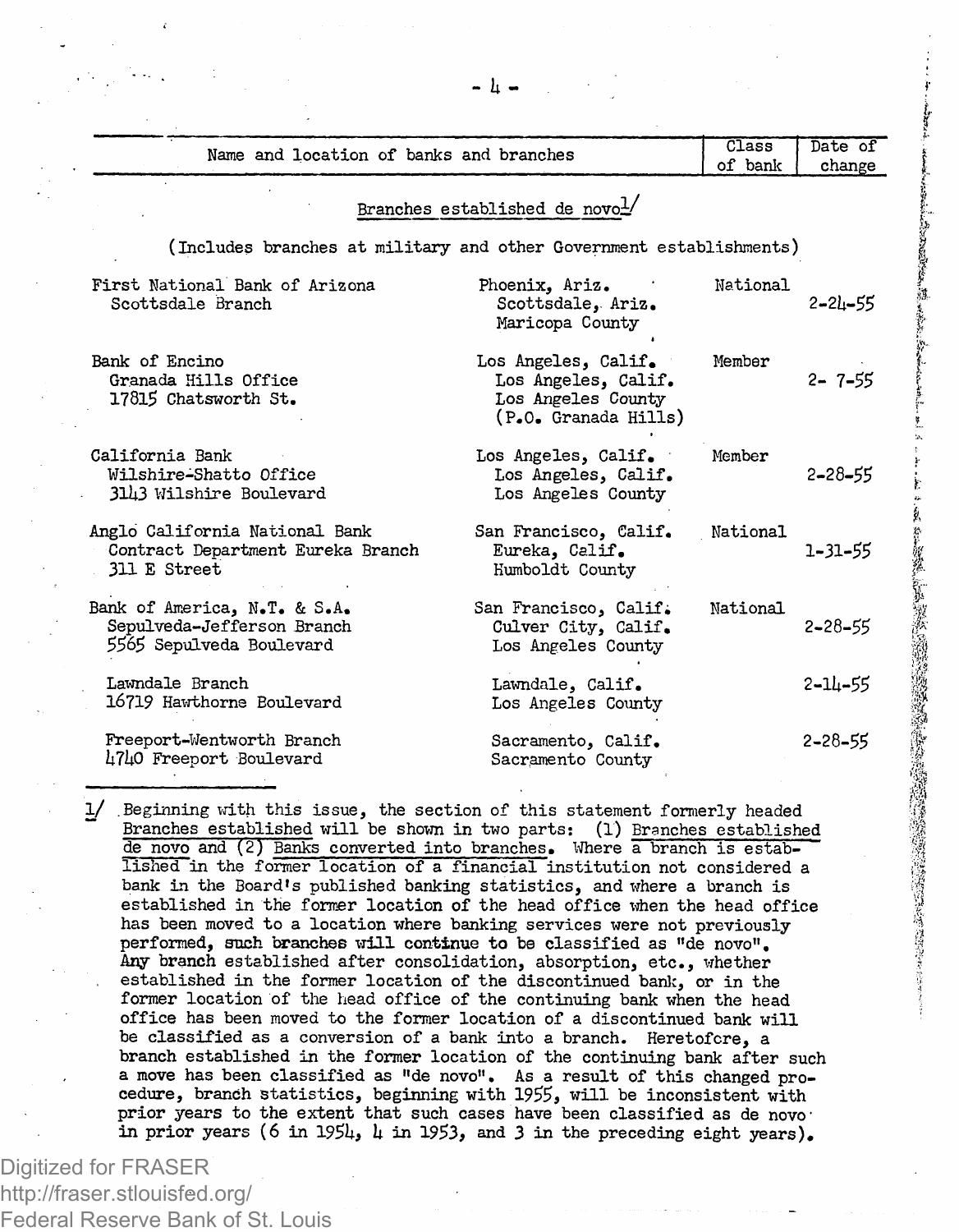| Name and location of banks and branches                             |                                        | Class<br>of bank | Date of<br>change |
|---------------------------------------------------------------------|----------------------------------------|------------------|-------------------|
|                                                                     |                                        |                  |                   |
|                                                                     | Branches established de novo (Cont'd)  |                  |                   |
| (Includes oranches at military and other Government establishments) |                                        |                  |                   |
| Fidelity National Bank<br>Mctor Branch                              | Twin Falls, Idaho<br>Twin Falls, Idaho | National         | $2 - 7 - 55$      |
| 132 Third Avenue East                                               | Twin Falls County                      |                  |                   |
|                                                                     |                                        |                  |                   |
| Progressive Bank & Trust Co.                                        | New Orleans, La.                       | Member           |                   |
| Carondelet Street Branch                                            | New Orleans, La.                       |                  | 2-28-55           |
| 1h0 Carondelet Street                                               | Orleans County                         |                  |                   |
| (Formerly head office of Progressive                                |                                        |                  |                   |
| Bank & Trust Co., which moved from                                  |                                        |                  |                   |
| 140 Carondelet Street to Common                                     |                                        |                  |                   |
| Street & University Place.)                                         |                                        |                  |                   |
| Suburban Trust Co.                                                  | Hyattsville, Md.                       | Ins.non.         |                   |
| Woodmoor Branch                                                     | Woodmoor, Md.                          |                  | $2 - 14 - 55$     |
| 10151 Colesville Road                                               | Montgomery County                      |                  |                   |
|                                                                     | (P.O. Silver Spring)                   |                  |                   |
|                                                                     |                                        |                  |                   |
| Melrose Trust Co.                                                   | Melrose, Mass.                         | Ins.non.         |                   |
| Wyoming Avenue Branch                                               | Melrose, Mass.                         |                  | $2 - 7 - 55$      |
| 44 West Wyoming Avenue                                              | Middlesex County                       |                  |                   |
| Manufacturers National Bank                                         | Detroit, Mich.                         | National         |                   |
| West Eight Mile-Patton Office                                       | Detroit, Mich.                         |                  | $2 - 11 - 55$     |
| 20441 West Eight Mile Road                                          | Wayne County                           |                  |                   |
| Merchants & Mechanics Bank                                          | Flint, Mich.                           | Member           |                   |
| North Saginaw Branch                                                | Flint, Mich.                           |                  | $2 - 1 - 55$      |
| 6923-25 North Saginaw St.                                           | Genesee County                         |                  |                   |
|                                                                     |                                        |                  |                   |
| Michigan National Bank                                              | Lansing, Mich.                         | National         |                   |
| West Saginaw Street Branch                                          | Lansing, Mich.                         |                  | $2 - 21 - 55$     |
| 2017 West Saginaw Street                                            | Ingham County                          |                  |                   |
| Washington Trust Co.                                                | Washington, N. J.                      | Member           |                   |
| Oxford Office                                                       | Oxford, N. J.                          |                  | $2 - 11 - 55$     |
| Wall Street                                                         | Warren County                          |                  |                   |
|                                                                     |                                        |                  |                   |
| Long Island National Bank                                           | Hicksville, N. Y.                      | National         | $2 - 26 - 55$     |
| Plainview Office                                                    | Plainview, N. Y.                       |                  |                   |
| 445 South Oyster Bay Road                                           | Nassau County                          |                  |                   |
|                                                                     | (P.O. Hicksville)                      |                  |                   |
| Bank of Huntington & Trust Co.                                      | Huntington, N.Y.                       | Member           |                   |
| Greenlawn Office                                                    | Greenlawn, N. Y.                       |                  | 2- 7-55           |
| Box 691, K283                                                       | Suffolk County                         |                  |                   |
|                                                                     |                                        |                  |                   |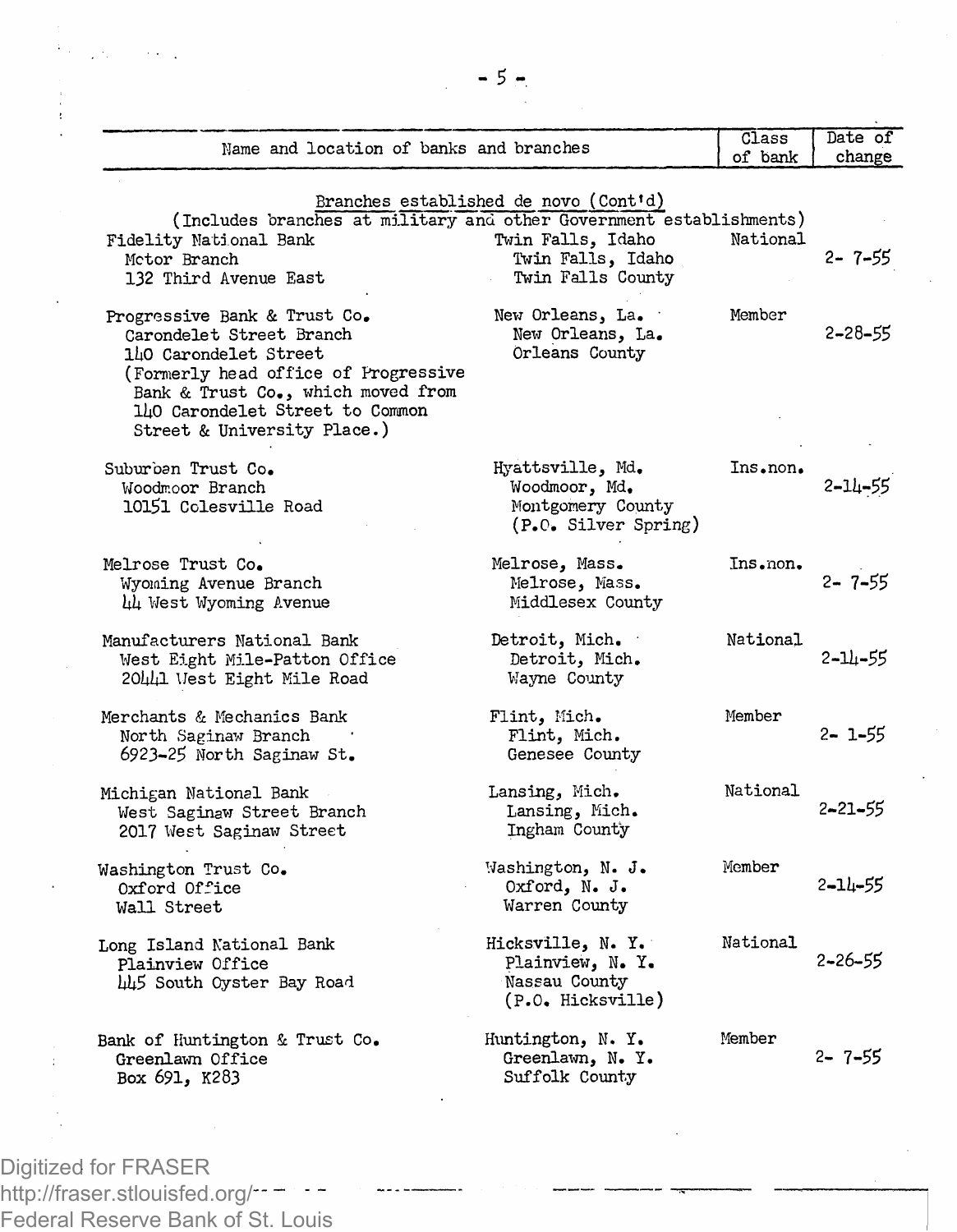| Name and location of banks and branches                                               |                                                                                    | Class<br>of bank | Date of<br>change |
|---------------------------------------------------------------------------------------|------------------------------------------------------------------------------------|------------------|-------------------|
|                                                                                       | Branches established de novo (Cont'd)                                              |                  |                   |
| (Includes branches at military and other Government establishments)                   |                                                                                    |                  |                   |
| Fort Neck National Bank<br>Massapequa Park Office<br>10 <sup>L</sup> O Park Boulevard | Seaford, N.Y.<br>Massapequa Park, N.Y.<br>Nassau County                            | National         | $2 - 5 - 55$      |
| County Trust Co.<br>Westchester Avenue Branch<br>158 Westchester Avenue               | White Plains, N. Y.<br>White Plains, N. Y.<br>Westchester County                   | Member           | $2 - 28 - 55$     |
| Union National Bank<br>Personal Loan Office<br>135 South Tryon Street                 | Charlotte, N. C.<br>Charlotte, N. C.<br>Mecklenburg County                         | National         | $2 - 21 - 55$     |
| Wachovia Bank & Trust Co.<br>South Boulevard Office<br>South Blvd. & Griffith St.     | Winston-Salem, N. C.<br>Charlotte, N. C.<br>Mecklenburg County                     | Member.          | 2-11-55           |
| Richland Trust Co.<br>Heights Branch<br>Ashland Road & Acker Drive                    | Mansfield, Ohio<br>Cool Ridge Heights, Ohio<br>Richland County<br>(P.O. Mansfield) | Member           | $2 - 28 - 55$     |
| Delaware County National Bank<br>Motor Branch<br>13-15-17 West Fourth Street          | Chester, Pa.<br>Chester, Pa.<br>Delaware County                                    | National         | $2 - 15 - 55$     |
| Carolina Savings Bank<br>Calhoun Street Branch<br>170 Calhoun Street                  | Charleston, S. C.<br>Charleston, S. C.<br>Charleston County                        | Member .         | $2 - 12 - 55$     |
| American National Bank & Trust Co.<br>East Chattanooga Branch<br>2205 Dodson Avenue   | Chattanooga, Tenn.<br>Chattanooga, Tenn.<br>Hamilton County                        | Mational         | $2 - 25 - 55$     |
| Burlington Savings Bank<br>Ethan Allen Shopping Area Branch<br>North Avenue           | Burlington, Vermont<br>Burlington, Vermont<br>Chittenden County                    | Ins.non.         | $2 - 28 - 55$     |

Portion of the control of the control of

最新における おくぶん こうさん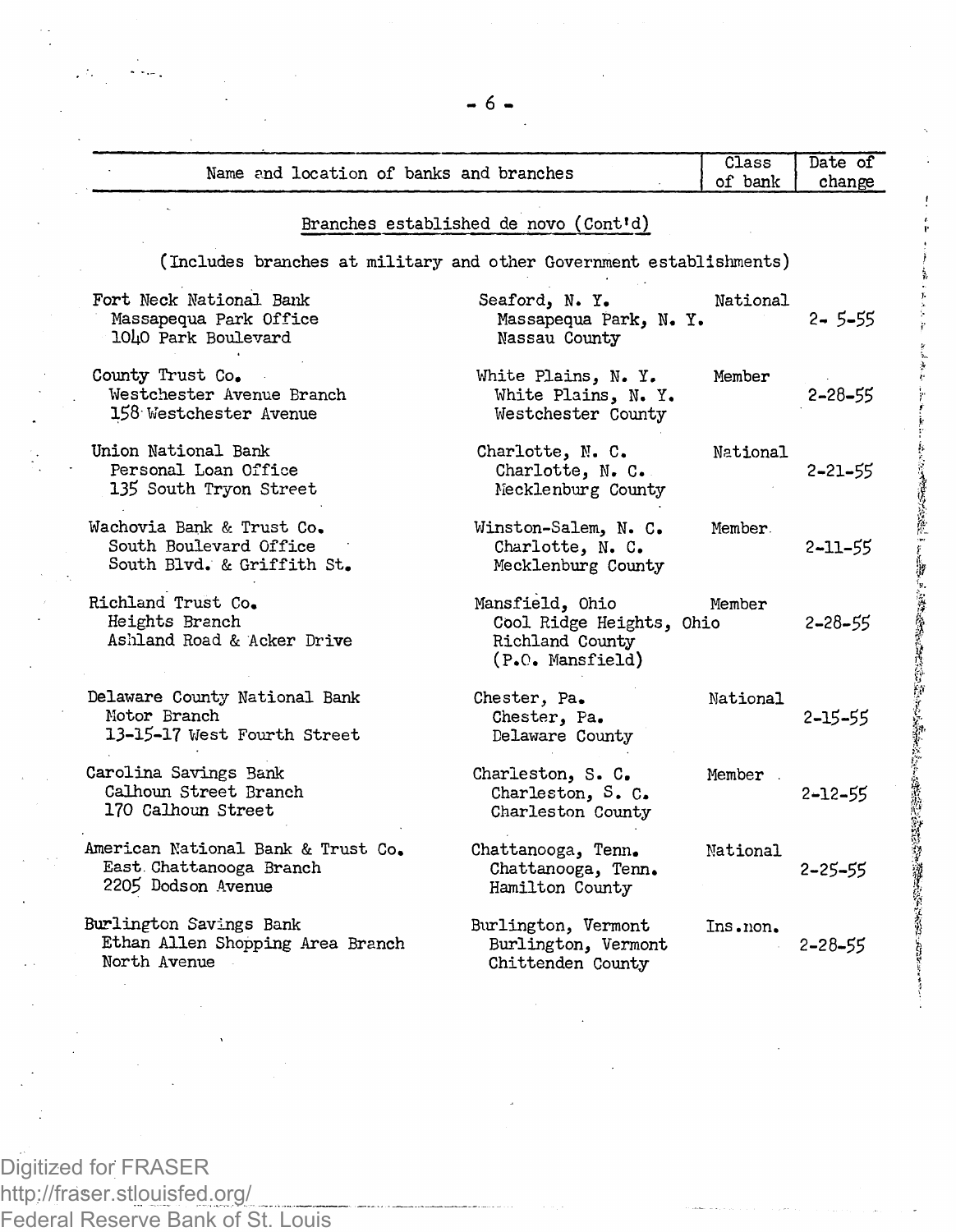| Name and location of banks and branches                                                                                                                                                                                    |                                                                 | Class<br>of bank | Date of<br>change |
|----------------------------------------------------------------------------------------------------------------------------------------------------------------------------------------------------------------------------|-----------------------------------------------------------------|------------------|-------------------|
|                                                                                                                                                                                                                            | Banks converted into branches?                                  |                  |                   |
|                                                                                                                                                                                                                            | (See also Consolidations, absorptions, etc.)                    |                  |                   |
| First National Bank of Arizona<br>White Mountain Branch<br>(Formerly White Mountain Bank)                                                                                                                                  | Phoenix, Ariz.<br>McNary, Ariz.<br>Apache County                | National         | 2-28-55           |
| California Bank<br>Brea Office<br>201 South Pomona Avenue<br>(Formerly Oilfields National Bank)                                                                                                                            | Los Angeles, Calif.<br>Brea, Calif.<br>Orange County            | Member           | 2-7-55            |
| Anglo California National Bank<br>Fair Oaks Office<br>(Formerly Suburban Bank)                                                                                                                                             | San Francisco, Calif.<br>Fair Oaks, Calif.<br>Sacramento County | National         | 2-28-55           |
| Wilmington Trust Co.<br>Industrial Office<br>10th & Shipley Streets<br>(Formerly Industrial Trust Co.)                                                                                                                     | Wilmington, Del.<br>Wilmington, Del.<br>New Castle County       | Member           | 2- 4-55           |
| Second Bank-State Street Trust Co.<br>State Street Office<br>State & Congress Streets<br>(Formerly location of State Street<br>Trust Co., which absorbed the Second<br>National Bank and moved to its former<br>location.) | Boston, Mass.<br>Boston, Mass.<br>Suffolk County                | Member           | 2-21-55           |
| Farmers National Bank<br>Philmont Branch<br>(Formerly Philmont National Bank)                                                                                                                                              | Hudson, N. Y.<br>Philmont, N.Y.<br>Columbia County              | National         | 2-14-55           |
| Peoples First National Bank & Trust Co.<br>Natrona Branch<br>.46 Chestnut Street<br>(Formerly First National Bank)                                                                                                         | Pittsburgh, Pa.<br>Natrona, Pa.<br>Allegheny County             | National         | $2 - 11 - 55$     |
| Seattle-First National Bank<br>Sedro Woolley Branch<br>(Formerly C. E. Bingham & Co. State<br>Bank)                                                                                                                        | Seattle, Wash.<br>Sedro Woolley, Wash.<br>Skagit County         | National         | 2-28-55           |
| Banking facilities established at military and other Government<br>establishments through arrangements made by Treasury Department                                                                                         |                                                                 |                  |                   |
| Seattle-First National Bank<br>Geiger Field Facility Office                                                                                                                                                                | Seattle, Wash.<br>Geiger Field, Wash.<br>Spokane County         | National         | 2-14-55           |
| 2/<br>See footnote on page $\mu_{\bullet}$                                                                                                                                                                                 |                                                                 |                  |                   |
| Digitized for FRASER<br>http://fraser.stlouisfed.org/                                                                                                                                                                      |                                                                 |                  |                   |
| Federal Reserve Bank of St. Louis                                                                                                                                                                                          |                                                                 |                  |                   |

- 7 -

 $\mathcal{L}_{\mathcal{A}}$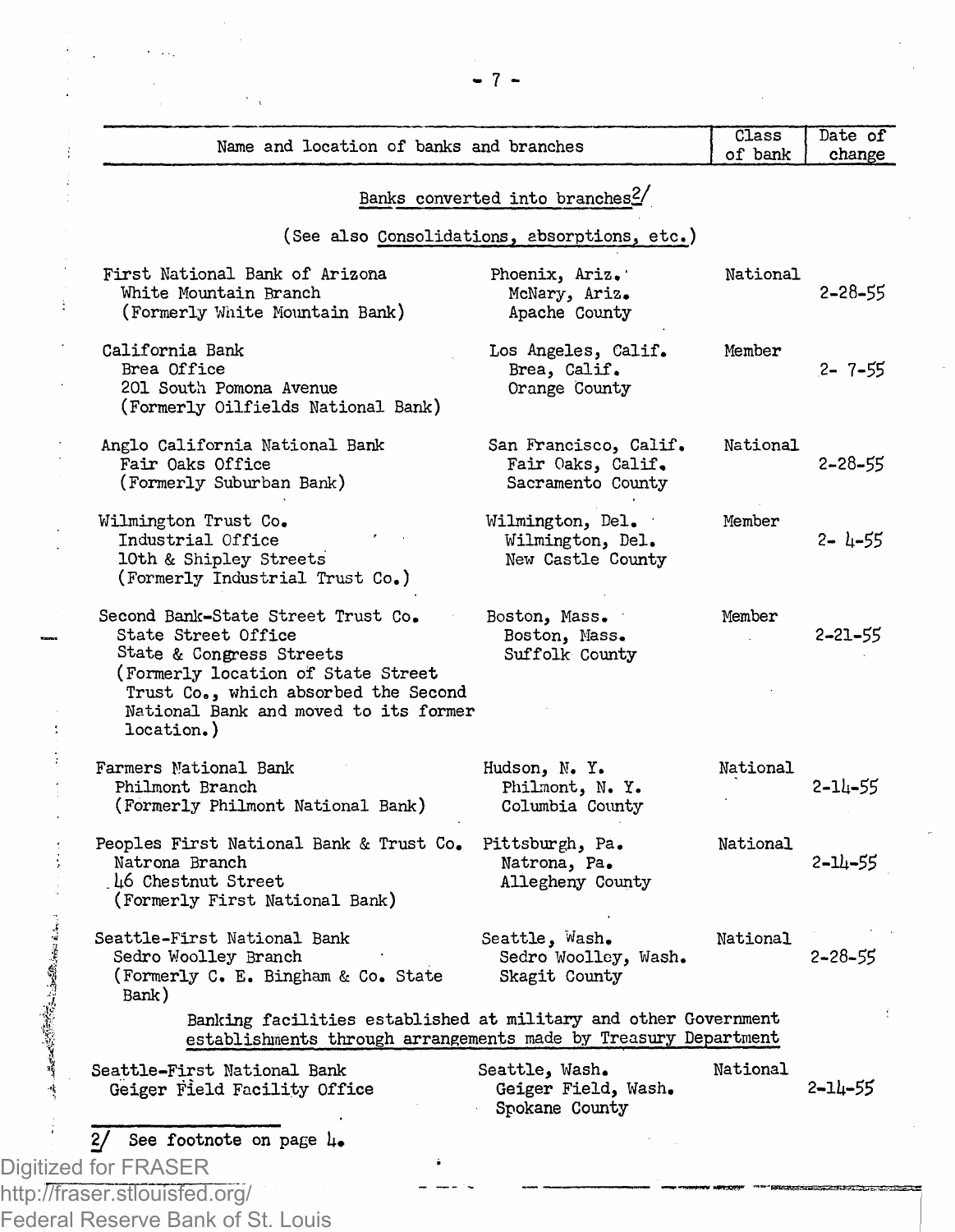| Name and location of banks and branches                                                                                                        |                                                                        | Class<br>of bank | Date of<br>change |
|------------------------------------------------------------------------------------------------------------------------------------------------|------------------------------------------------------------------------|------------------|-------------------|
|                                                                                                                                                | Branches acquired by absorption or purchase                            |                  |                   |
| Anglo California National Bank<br>* Acquired through absorption and<br>will operate the branch formerly<br>operated by Suburban Bank.          | San Francisco, Calif.                                                  | National 2-28-55 |                   |
| Wilmington Trust Co.<br>Acquired through merger and will<br>operate the 3 branches formerly<br>operated by Industrial Trust Co.                | Wilmington, Del.                                                       | Member           | 2- 4-55           |
| Second Bank-State Street Trust Co.<br>Acquired through absorption and<br>will operate the branch formerly<br>operated by Second National Bank. | Boston, Mass.                                                          | Member           | 2-21-55           |
|                                                                                                                                                | Branches discontinued                                                  |                  |                   |
| California Bank<br>1st & Vermont Office                                                                                                        | Los Angeles, Calif.<br>101 South Vermont Ave.                          | Member           | 2-28-55           |
| Worcester County Trust Co.<br>Franklin Street Branch                                                                                           | Worcester, Mass.<br>16 Franklin Street                                 | Member           | 2-7-55            |
| Changes in name or location of branches                                                                                                        |                                                                        |                  |                   |
| Bank of America, N.T. & S.A.<br>Chico Branch<br>Moved from<br>Moved to                                                                         | San Francisco, Calif.<br>Chico, Calif.<br>201 Broadway<br>400 Broadway | National         | 2-28-55           |
| Paradise Branch<br>Moved from<br>Moved to .                                                                                                    | Paradise, Calif.<br>6161 Skyway Highway<br>6295 Skyway Highway         |                  | 2-21-55           |
| Fidelity Trust Co.<br>Central Avenue Branch<br>Moved from<br>Moved to<br>And renamed<br>College Avenue Branch                                  | Indianapolis, Ind.<br>2998 Central Avenue<br>2910 College Avenue       | Member           | 2- 7-55           |
| Bank of New York<br>Fifth Avenue Office<br>Moved from<br>Moved to                                                                              | New York, N.Y.<br>530 Fifth Avenue<br>511-513 Fifth Avenue             | Member           | 2-28-55           |

ļ

早くで生涯に、2012年に10000年まですと、10日の支持を受ける場合ができる。10月22日には10000時間での流行のものの間には100000000000000000000000000000000